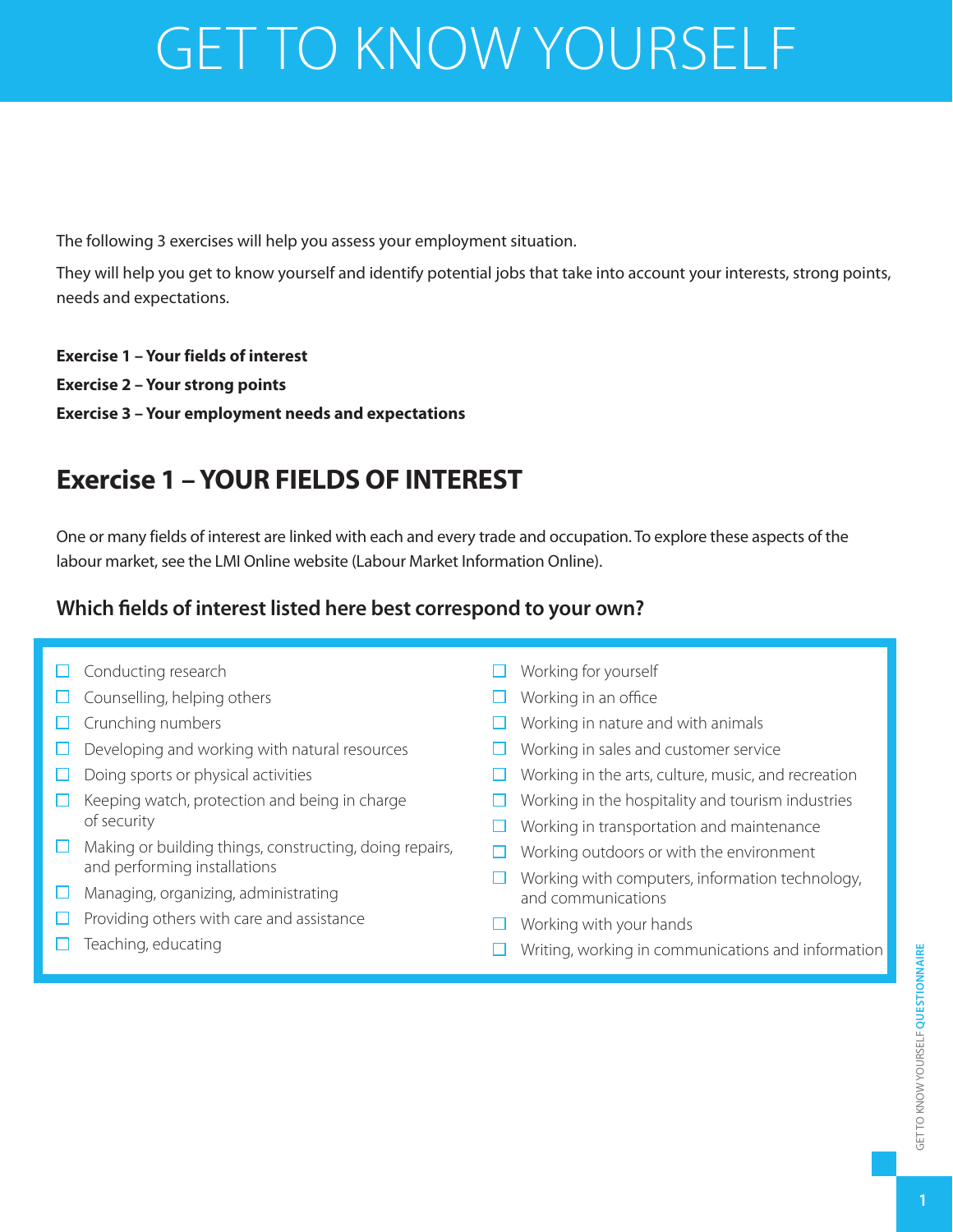# **Exercise 2 – YOUR STRONG POINTS**

## The following list outlines a variety of skills. **Which describe you best?**

#### **ABILITY TO DETECT PROBLEMS**

You quickly recognize problems a situation is causing. You detect cases where important information is lacking.

#### **ASSERTIVENESS**

You are capable of expressing and defending your opinions and of describing and explaining how you do things.

#### **CLARITY**

You explain or write ideas in a way that others can understand easily.

#### **COOPERATION**

You work well with others.

#### □ DEDUCTION

You can predict how others will react to a situation.

#### **EFFICIENCY**

You find faster ways to perform tasks. You find ways to achieve the desired results.

#### **FLEXIBILITY**

You alter your work schedule to adapt to a situation. You adapt easily to new ways of doing things. You know how to talk to people and get your ideas across.

#### **INITIATIVE**

You make decisions before the situation demands action.

#### **LEADERSHIP**

You are comfortable leading a group.

#### **METHODICAL BEHAVIOUR**

You tackle tasks step by step. You establish priorities based on the objectives at hand.

#### **PERSEVERANCE**

You try hard to overcome obstacles. You make an effort to obtain the information or assistance you need despite difficulties.

#### **PERSUASION**

You use good arguments to convince others.

#### **PRECISION**

You pay special attention to details. You verify the accuracy of information you are given.

#### **RELIABILITY**

You get things done on time. You meet the expectations others have set for you.

#### **SELF-CONTROL**

You control your emotions in the face of adversity and when you are angry or sad. You carefully weigh the pros and cons before speaking or taking action.

#### **SELF-SUFFICIENCY**

You perform difficult tasks with little or no assistance.

#### **UNDERSTANDING**

You take time to listen to those around you. You are attentive to the needs of others.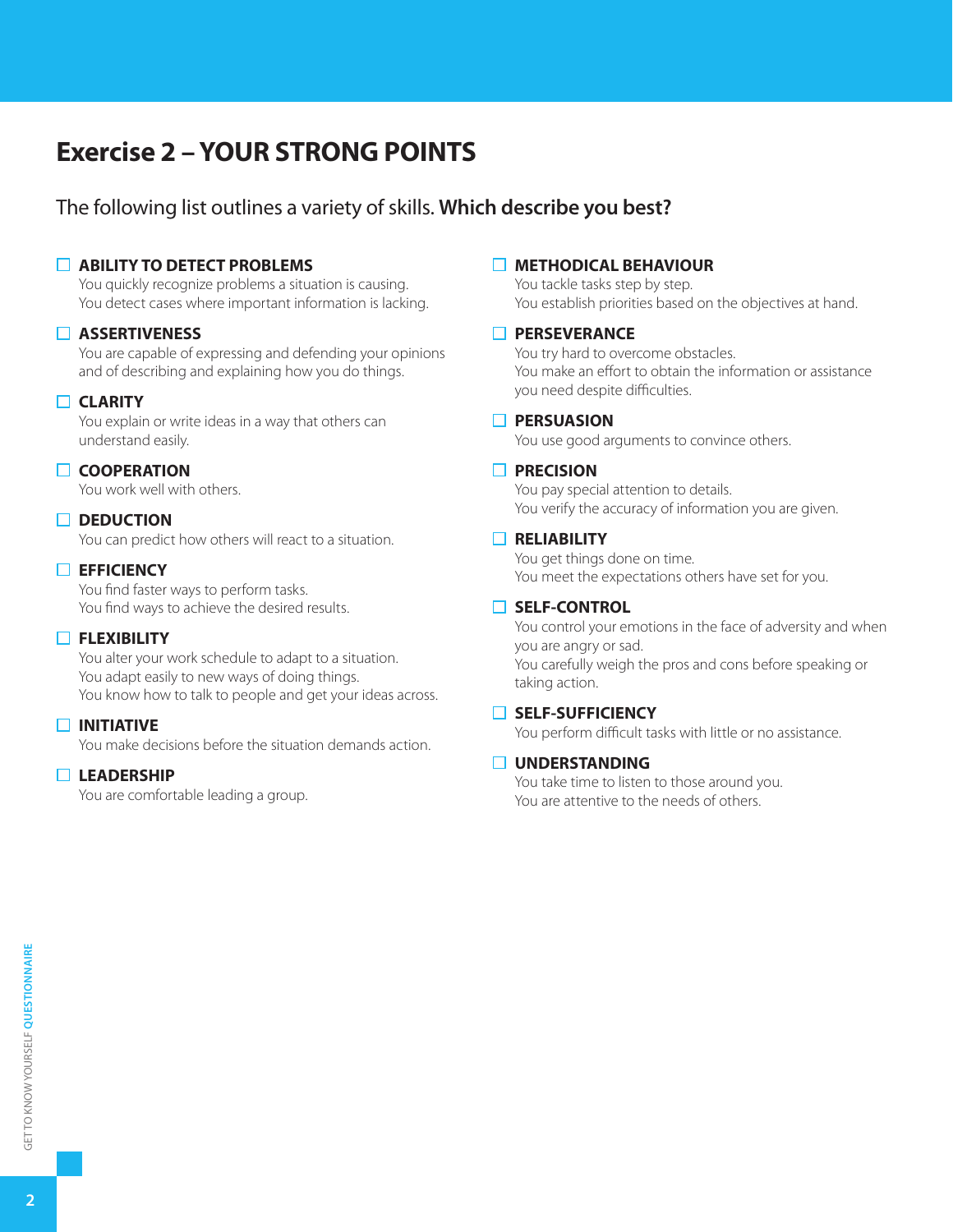# **Exercise 3 – YOUR EMPLOYMENT NEEDS AND EXPECTATIONS**

Identifying your employment needs and expectations will make it easier to target your job search.

### **A)** TYPE OF JOB (the field in which you have training or experience)

- $\Box$  Business, finance and administration
- $\Box$  Health Occupations
- **D** Management
- □ Natural and Applied Sciences and Related Occupations
- $\Box$  Occupations in Art, Culture, Recreation and Sport
- $\Box$  Occupations in Social Science, Education, Government Service and Religion
- $\Box$  Occupations Unique to Primary Industry
- $\Box$  Processing, Manufacturing and Utilities Supervisors and Skilled Operators
- $\Box$  Sales and Service Occupations
- $\Box$  Trades, Transport and Equipment Operators

#### **B) MOBILITY** (your ability to travel)

#### Where are you willing to work?

- □ Your neighbourhood
- $\Box$  Your municipality
- $\Box$  Your municipality and surrounding area
- **D** Your region
- Anywhere in Québec
- $\Box$  Other (specify):  $\Box$

#### Do you have a way or ways to get to work?

- Yes  $\Box$
- $\Box$  No

Would you be willing to move in order to be closer to your workplace?

- П Yes
- $\Box$  No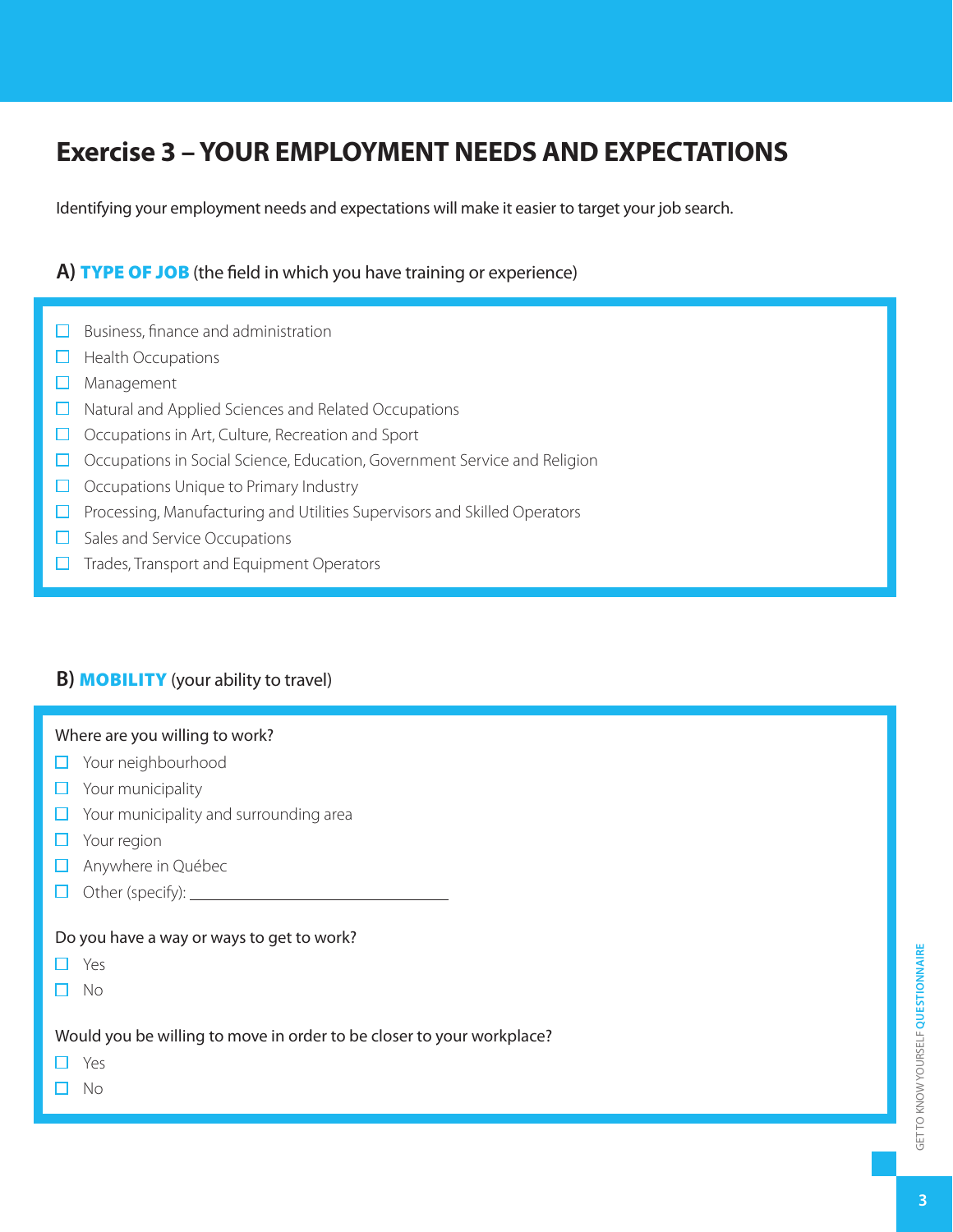|  | C) <b>AVAILABILITY</b> (the time you are able to work) |
|--|--------------------------------------------------------|
|--|--------------------------------------------------------|

| Would you agree to work days, evenings, nights, and/or weekends? You can select more than 1.<br>Days<br>ப<br>Evenings<br>H<br>Nights<br>H<br>Weekends<br>$\Box$ |
|-----------------------------------------------------------------------------------------------------------------------------------------------------------------|
| Do you wish to work full time, part time, or on call?                                                                                                           |
| Full time (30 or more hours per week)<br>□                                                                                                                      |
| $\Box$ Part time (fewer than 30 hours per week)                                                                                                                 |
|                                                                                                                                                                 |
| On call<br>$\Box$                                                                                                                                               |
| Are you available to work overtime?<br>Yes<br><b>No</b><br>П                                                                                                    |
| Do you want to have a set work schedule?                                                                                                                        |
| $\Box$ Yes                                                                                                                                                      |
| No<br>H                                                                                                                                                         |
|                                                                                                                                                                 |
| Are you able to travel as part of your job?                                                                                                                     |
| Yes<br>H                                                                                                                                                        |
| No<br>H                                                                                                                                                         |
|                                                                                                                                                                 |
| Do you have scheduling constraints (childcare, family obligations, etc.)?                                                                                       |
| Yes<br>H                                                                                                                                                        |
| $\Box$ No                                                                                                                                                       |
|                                                                                                                                                                 |
|                                                                                                                                                                 |

# **D)** FINANCIAL NEEDS (the income you need to deal with your financial obligations)

| What salary should you aim for given your financial obligations and experience? |           |  |
|---------------------------------------------------------------------------------|-----------|--|
|                                                                                 | $$$ gross |  |
| per week                                                                        |           |  |
| $\Box$ per two weeks                                                            |           |  |
| H<br>per year                                                                   |           |  |
| Please specify:                                                                 |           |  |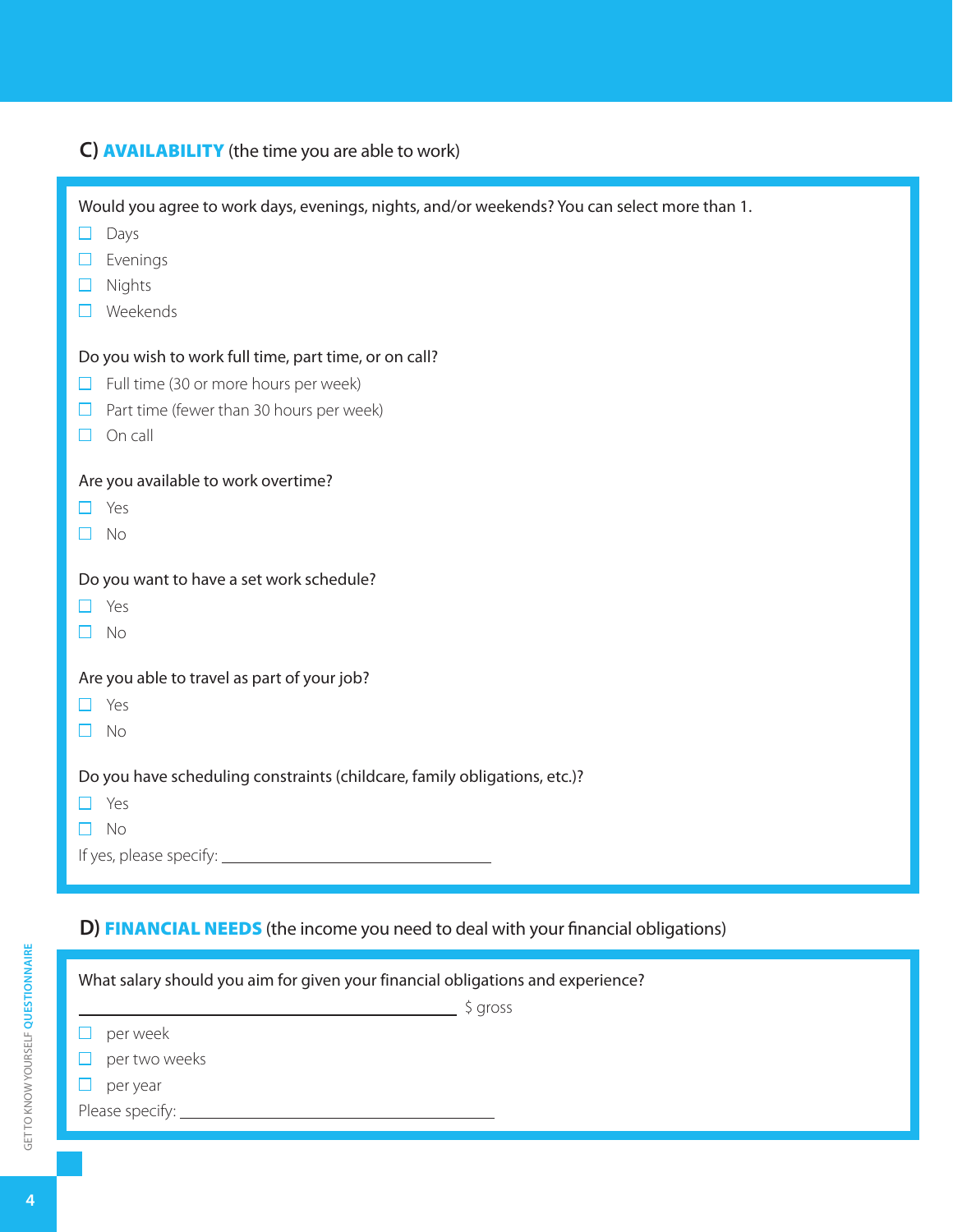## **E)** WORKING CONDITIONS

Do you have specific expectations concerning working conditions? You can select more than 1.

- $\Box$  Dental insurance
- $\square$  Disability insurance
- $\square$  Employee assistance program
- $\Box$  Flexible work schedule
- $\Box$  Holidays (sick days, statutory holidays, vacation, etc.)
- $\Box$  Life insurance
- $\Box$  Maternity/paternity benefits
- $\Box$  Medical insurance
- $\Box$  Pension plan
- $\Box$  Professional development opportunities
- $\Box$  Tuition fees paid by employer
- □ Work-Life balance
- $\Box$  Other (specify):  $\Box$

# **F)** PHYSICAL CONSTRAINTS

Do you have physical constraints that you need to consider? If yes, indicate them below.

#### VISION

- $\Box$  Near visual acuity
- $\Box$  Near vision
- $\Box$  Total visual field
- $\Box$  Colour discrimination
- $\Box$  Far vision

#### **HEARING**

- $\Box$  Verbal interaction
- $\Box$  Other sound discrimination
- $\Box$  Limited hearing

#### BODY POSITION

- $\square$  Sitting
- $\Box$  Standing/walking
- $\Box$  Other body positions